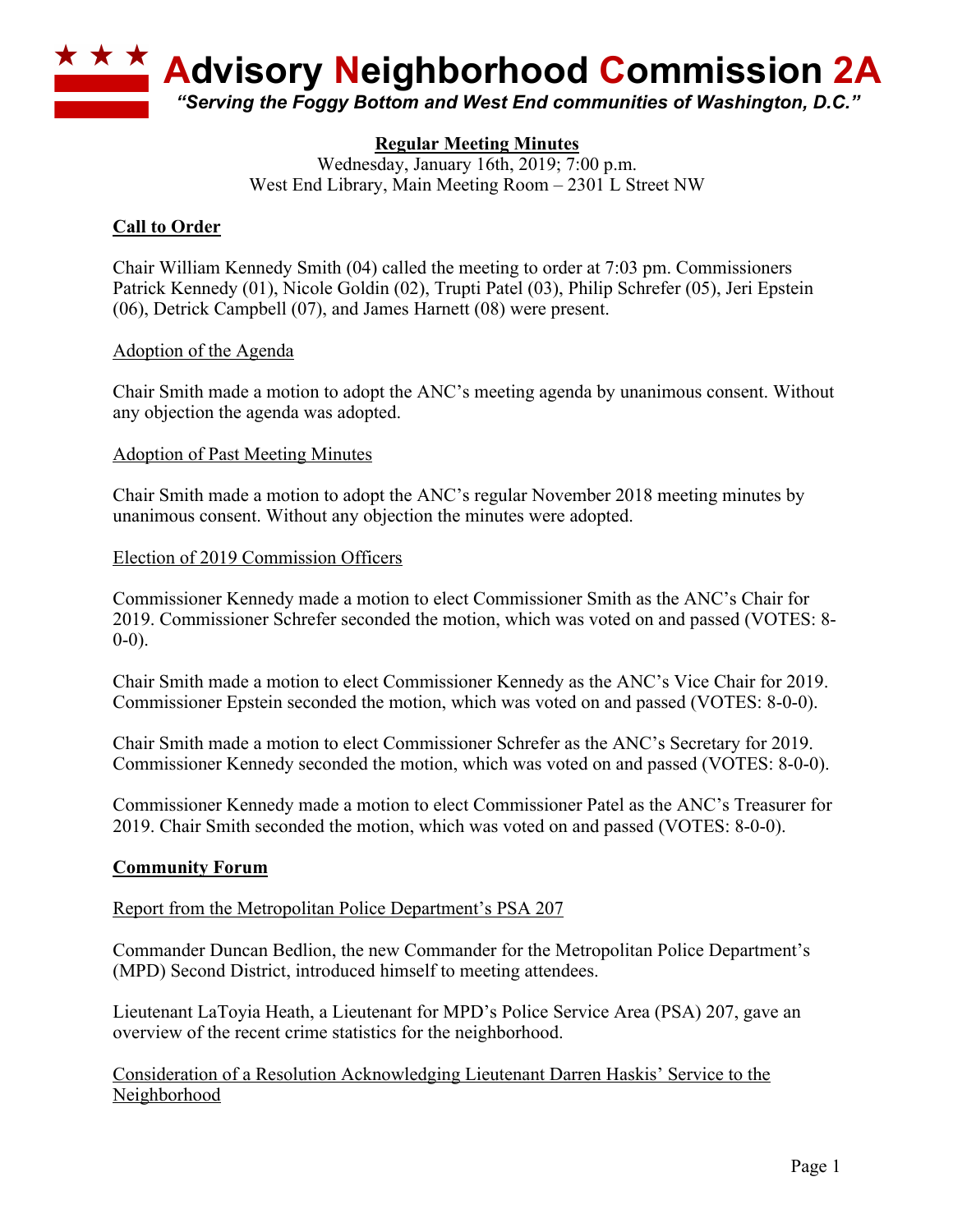Commissioner Kennedy moved to adopt a proposed resolution regarding the matter. Commissioner Campbell seconded the motion, which was voted on and passed (VOTES: 8-0-0). The resolution reads as follows:

WHEREAS, Lt. Darren Haskis has served as the Lieutenant for the Metropolitan Police Department's (MPD) Police Service Area (PSA) 207 since early 2018,

WHEREAS, Lt. Haskis has continually responded to ANC requests for additional enforcement and officer patrols in the Foggy Bottom and West End neighborhoods, including through the recent stationing of a traffic enforcement officer near the dangerous intersection of Washington Circle and 23rd Street NW, adjacent to GW Hospital,

WHEREAS, Lt. Haskis has consistently attended ANC 2A's regular meetings since he first started with PSA 207, providing monthly MPD updates to the ANC,

WHEREAS, Lt. Haskis has continually followed up on ANC requests for additional neighborhood crime statistics, including the publication of long range statistics that allowed the ANC to more clearly understand crime trends in Foggy Bottom and the West End, and

WHEREAS, Lt. Haskis has always responded to ANC and neighborhood emails and phone calls in a quick manner.

THEREFORE, BE IT RESOLVED that, in recognition of Lt. Darren Haskis' service to the Foggy Bottom and West End communities, ANC 2A hereby extends to him its grateful appreciation and best wishes for the years to come.

#### Report from the Executive Office of the Mayor

Richard Livingstone, a former Ward 2 representative for the Mayor's Office of Community Relations and Services (MOCRS), introduced Nicole Goines and Amr Kotb, the new MOCRS Ward 2 representatives, who gave an update from the Executive Office of the Mayor (EOM).

#### Report from the Office of Ward 2 Councilmember Jack Evans

Sarina Loy, a representative for Councilmember Jack Evans' Office, gave an update from the Councilmember's Office.

Report from the West End Library

*No one was present regarding this matter.*

#### Report from the Department of Public Works

Inspector Sonya Street, the Lead Ward 2 Solid Waste Inspector for the Department of Public Works (DPW), gave an update from the agency.

Consideration of a Resolution Acknowledging Former Commissioner Marco Guzman's Service to the Neighborhood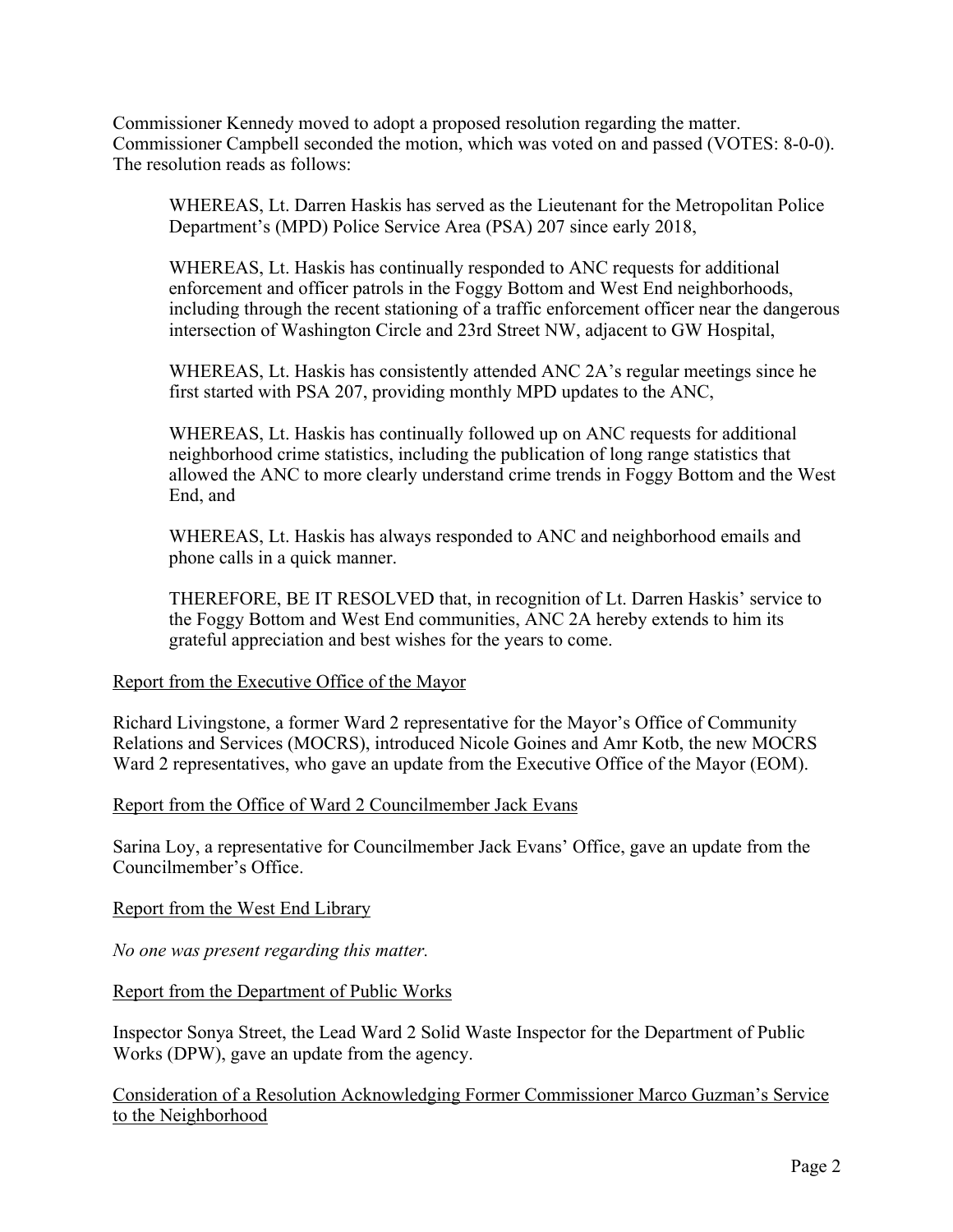Commissioner Kennedy moved to adopt a proposed resolution regarding the matter. Commissioner Campbell seconded the motion, which was voted on and passed (VOTES: 8-0-0). The resolution reads as follows:

WHEREAS, Marco Guzman was elected to ANC 2A in Single-Member District ("SMD") 2A03 on November 8, 2016 for a term commencing on January 2, 2017 and concluding on January 2, 2019,

WHEREAS, Commissioner Guzman's former SMD contains more than half of the Foggy Bottom Historic District, a collection of alley dwellings and rowhomes of distinct character, whose residents are historically among the most civically-active in the neighborhood if not the District of Columbia as a whole,

WHEREAS, Commissioner Guzman devoted a significant amount of personal time to community consultation and due diligence efforts for historic preservation and zoning applications within and/or adjacent to the Historic District – efforts that resulted in ANC 2A considering resolutions that were logically sound and well-vetted, and which as a result garnered consensus support from his colleagues,

WHEREAS, in these and all other matters that came before him personally or ANC 2A as a whole, Commissioner Guzman conducted himself in a professional manner and maintained an even-keel despite confronting some very contentious issues about which his constituents had strong opinions,

WHEREAS, Commissioner Guzman always strove to protect the interests of his constituents while maintaining a balanced perspective about the needs of the broader community, and

WHEREAS, Commissioner Guzman always kept a clear-eyed view to what the relevant issues were in any matter that came before the Commission and considered carefully where his input would be most effective – contributing to efficient and productive deliberations by ANC 2A about a great many topics of community interest over the course of his term.

THEREFORE, BE IT RESOLVED that, in recognition of Commissioner Marco Guzman's service to the Foggy Bottom and West End communities, ANC 2A hereby extends to him its grateful appreciation and best wishes for the years to come.

Nomination of Former Commissioner Florence Harmon as the ANC's Special Representative for the Stevens School Project

Chair Smith made a motion to nominate former Commissioner Florence Harmon as the ANC's Special Representative for the Stevens School Project. Commissioner Goldin seconded the motion, which was voted on and passed (VOTES: 8-0-0).

Update Regarding DC Council Bill B22-0959 – the "East End Health Equity Act of 2018"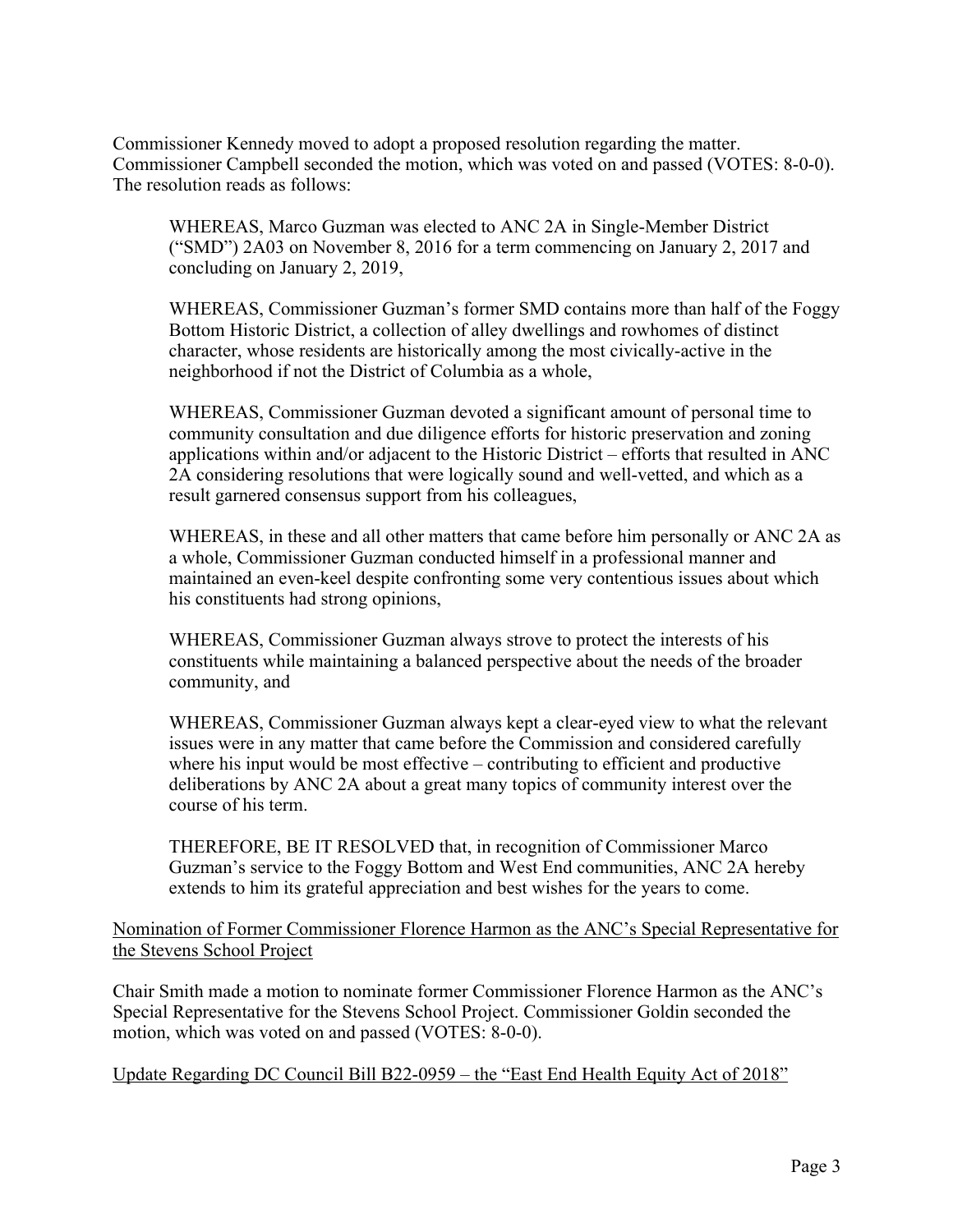Chair Smith gave an update regarding DC Council Bill B22-0959 – the "East End Health Equity Act of 2018."

## Announcements and Public Comments

Linda Greenan, the External Affairs Manager for the District of Columbia for Pepco, gave an update regarding upcoming utility work in the neighborhood.

Marina Streznewski, the President of the Foggy Bottom Association (FBA), gave an update from the organization.

# **General Agenda**

Presentation by Anacostia Riverkeeper Regarding an Upcoming District-Wide Weekly Water Sampling Project

Ben Turner, an Outreach Associate for Anacostia Riverkeeper, gave a presentation regarding the organization's upcoming District-wide weekly water sampling project.

### Presentation by MRP Realty Regarding Planned Renovations to 2000 Pennsylvania Avenue NW

Commissioner Harnett made a motion to adopt a proposed resolution regarding the matter. Commissioner Epstein seconded the motion, which was voted on and passed (VOTES: 8-0-0). The resolution reads as follows:

ANC 2A supports 91 TTPA LESSEE, LLC's Zoning Commission application for a PUD modification of consequence at 2000 Pennsylvania Avenue NW.

Consideration of a Resolution Regarding Davis Construction's Request to Carry Out Construction Work on the 2050 M Street NW Project and the Stevens School Project on Martin Luther King, Jr. Day on Monday, January 21st, 2019; Presidents' Day on Monday, February 18th, 2019; and Emancipation Day on Tuesday, April 16th, 2019

Commissioner Epstein made a motion to adopt a proposed resolution regarding the matter. Commissioner Kennedy seconded the motion, which was voted on and passed (VOTES: 8-0-0). The resolution reads as follows:

ANC 2A supports Davis Construction's after-hours construction permit request for 2050 M Street NW and the Stevens School project at 2100 L Street NW / 1050 21st Street NW for Martin Luther King, Jr. Day on Monday, January 21st, 2019; Presidents' Day on Monday, February 18th, 2019; and Emancipation Day on Tuesday, April 16th, 2019.

## Consideration of a Resolution Regarding the 2019 Season of the FRESHFARM Foggy Bottom Market

Commissioner Campbell made a motion to adopt a proposed resolution regarding the matter. Commissioner Harnett seconded the motion, which was voted on and passed (VOTES: 8-0-0). The resolution reads as follows: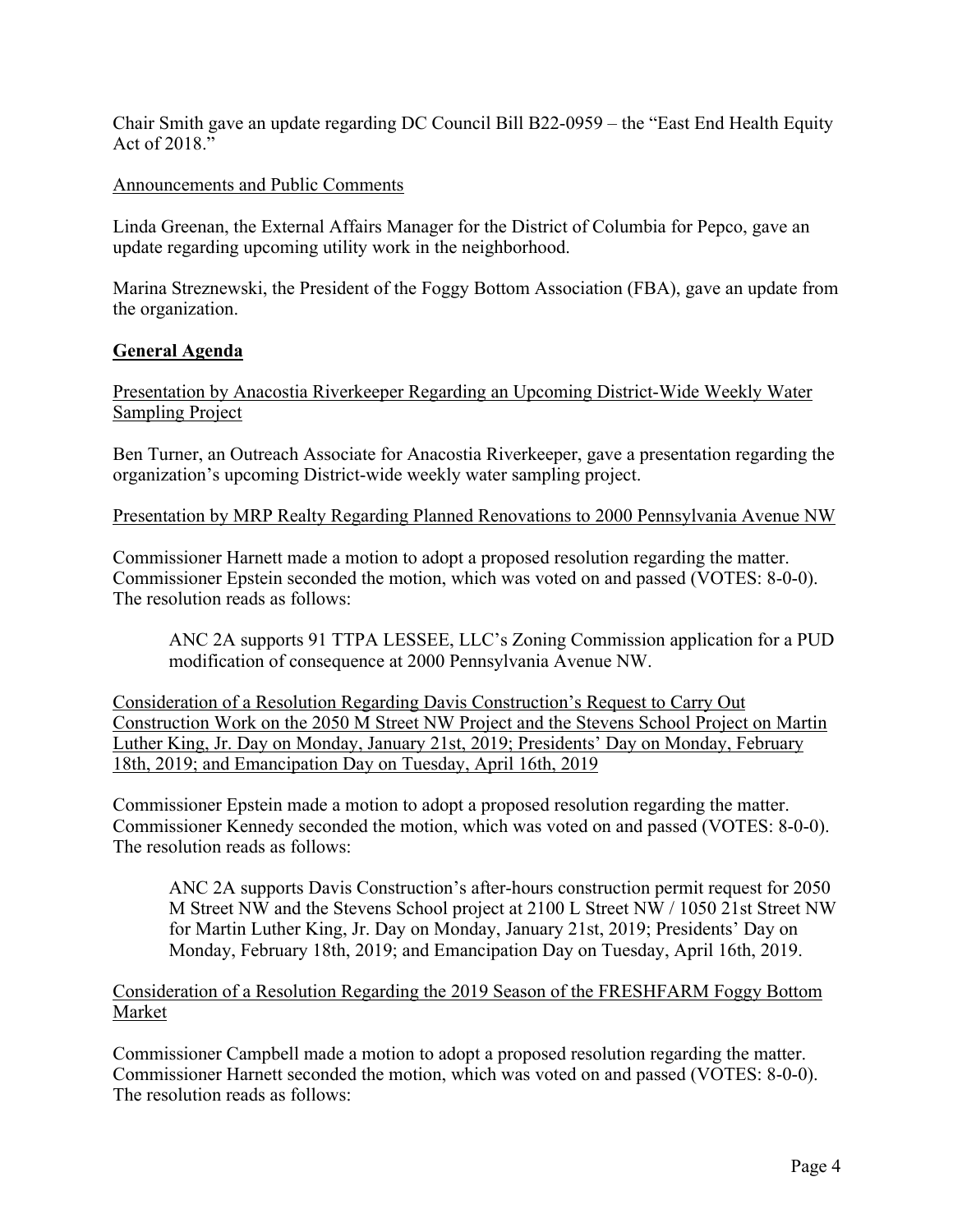ANC 2A supports the renewal of the public space permit for FRESHFARM Markets for the 2019 Foggy Bottom Farmers Market on the I Street Pedestrian Mall between 23rd Street and 24th Street NW.

## **Regulatory Agenda**

Consideration of a Resolution Regarding the District Department of Transportation's 20th Street / 21st Street / 22nd Street NW Protected Bike Lanes Project

Commissioner Kennedy made a motion to adopt a proposed resolution regarding the matter. Commissioner Harnett seconded the motion, which was voted on and passed (VOTES: 8-0-0). The resolution reads as follows:

WHEREAS, the District Department of Transportation (DDOT) is currently soliciting comment on three alternatives identified for study in the 20th/21st/22nd Protected Bike Lanes Project,

WHEREAS, ANC 2A, in a resolution dated May 23, 20181, previously requested that the 22nd Street alternative not be carried forward for consideration and the Commission wishes to reiterate that position here, and

WHEREAS, the Commission wishes to comment further now that DDOT has released preliminary schematic designs of the alternatives as they stand at "10% design."

THEREFORE, BE IT RESOLVED that ANC 2A takes the following additional positions in regard to this project:

- Based on consultation with commissioners in ANC 2B (Dupont Circle), it is ANC 2A's understanding that our neighboring colleagues are unlikely to support the utilization of 21st Street north of New Hampshire Avenue for this project – and that they are instead likely to recommend the use of 20th Street for the segment in question. This being the case, ANC 2A wishes to coordinate our recommendation to the greatest extent possible with this likelihood.
- Proceeding southward from the intersection of 20th Street and New Hampshire Avenue on the basis of the above, ANC 2A supports the utilization of 20th Street for the Protected Bike Lane as designed by DDOT to a point at least as far as I Street south of Pennsylvania Avenue. The Commission notes that 20th Street has a wider right-of-way in this section than 21st Street does – four lanes of width as compared to three. The presence of a cycletrack on 20th Street would effectively narrow the roadway, resulting in safer conditions for all users while the more generous right-of-way ensures no substantial adverse impact on vehicular throughput. Utilizing 20th Street in this stretch would also enable the preservation of more on-street parking spaces and curbside commercial/passenger loading facilities relative to 21st Street, factors particularly important in the vicinity of the Lafayette Center office complex in the 1100 block – which contains a large concentration of medical offices for MedStar and other healthcare providers. Because of its narrower width, DDOT's design alternative for 21st Street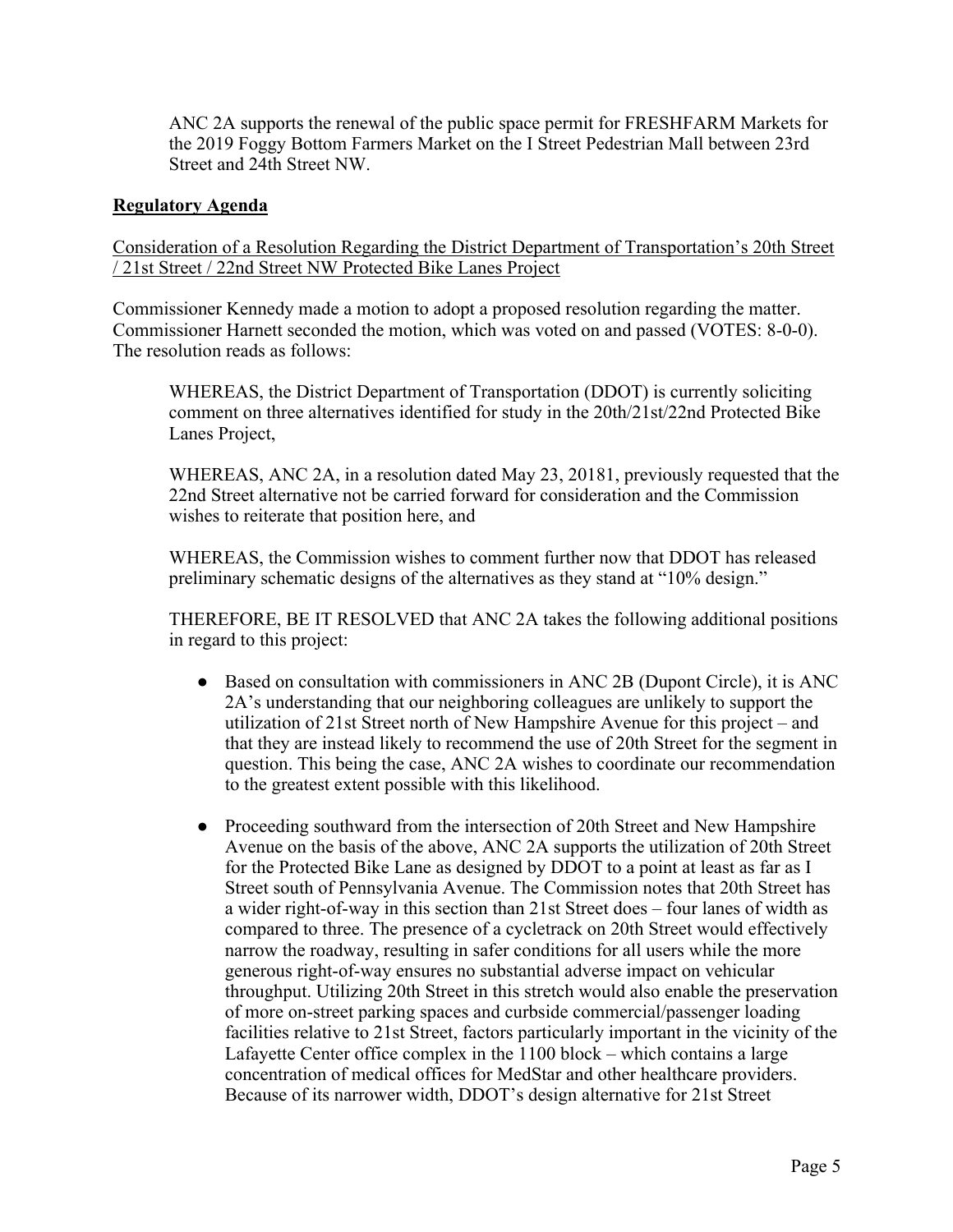necessarily contemplates the elimination of all areas for vehicular stopping and standing on the east side of the roadway.

Finally, given that the schematics depict facilities of equivalent quality on both streets, the Commission sees little compelling rationale to privilege one street over another on the basis of cyclist preference; both roadways feature the same basic mix of uses in this segment (largely office and institutional) and existing protected (L and M Streets) and unprotected (New Hampshire Avenue) bicycle facilities intersect with the 20th Street corridor to serve points west.

• The Commission sees the utilization of 21st Street south of Virginia Avenue as a key component of fulfilling two major objectives for bicycle travel associated with this project: facilitating access by visitors down to the National Mall and serving commuter travel to the major concentration of federal office buildings located in the Northwest Rectangle. Because 20th Street is interrupted between Virginia Avenue and C Street by a fountain plaza adjacent to the Federal Reserve campus, continuous travel to the Mall on this artery is not possible and the detour required to bridge the two segments of 20th Street is less-than-straightforward. Twenty-First Street is the only roadway that provides a continuous connection inbetween 19th Street and 23rd Street.

ANC 2A therefore deems it important that DDOT work with federal authorities to the greatest extent possible to secure use of the 21st Street right-of-way between Virginia and Constitution Avenues in order to establish a bicycle facility as contemplated in the 10% design documents. While establishing alternative pathways via Virginia Avenue, C Street, and 20th Street may be desirable in any event, ANC 2A believes that this facility will be most successful if the connection in this area is as straightforward as possible.

- Between these two segments in an area that is colloquially considered The George Washington University's Foggy Bottom campus (roughly I Street to Virginia Avenue), both 20th and 21st Streets are of equivalent width (three travel lanes). The Commission acknowledges a number of compelling arguments for the use of either artery, but it also sees potential complications for either one as well. Overall, four east-west pathways stand out as possible means by which the protected bike lane could "jog" from 20th to 21st Streets due to width and/or available capacity:
	- The 2000 block of I Street adjacent to the 2000 Pennsylvania Avenue complex
	- The 2000 block of G Street
	- The 2000 block of E Street (north service road)
	- The sidewalk south of the E Street Expressway which connects 20th to 21st Streets
- Depending on which of these "jogs" is selected, the length to which 20th or 21st Street is utilized will vary. Based on the 10% designs, the Commission notes the following advantages and disadvantages of both alternatives: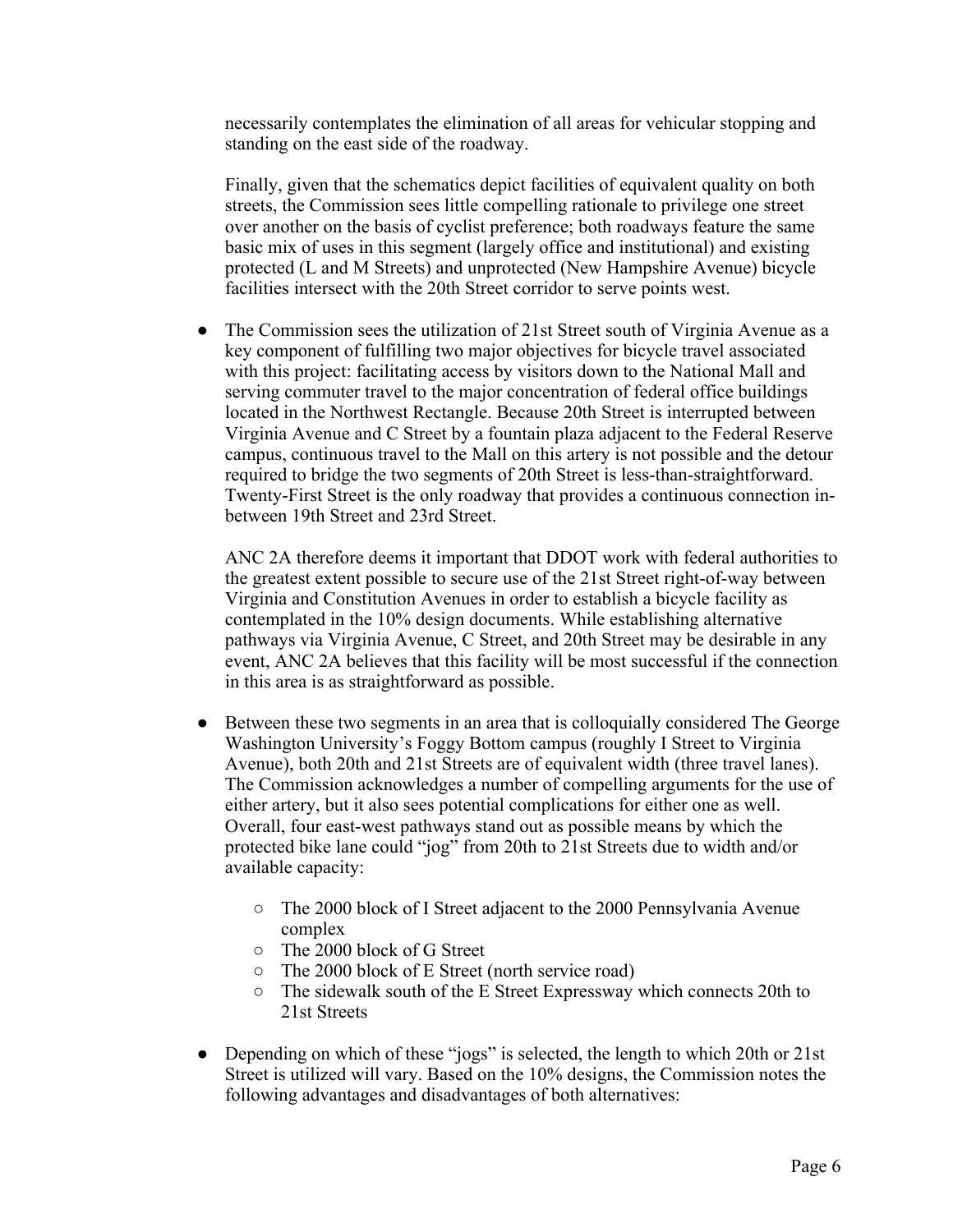- 20th Street:
	- Advantages -
		- Locates the facility closer to large federal and institutional office buildings in the eastern section of Foggy Bottom, while remaining equidistant to the core of GWU's campus,
		- Has the potential to significantly calm commuter traffic exiting the E Street Expressway and traversing a pedestrian-heavy environment along the eastern edge of GWU's campus,
		- Avoids any reduction in residential parking spaces.
	- Disadvantages -
		- Displacement of parking and loading uses on the west curb presents a substantial inconvenience to residents of the York Apartments and Francis Scott Key Hall,
		- Due to secure setback requirements associated with the International Monetary Fund's office buildings, curbside uses are restricted on the east side of the 700 and 800 blocks – meaning that on-street parking spaces would likely need to be eliminated entirely on these blocks to facilitate the bike lane,
		- Possible lack of cyclist comfort due to direct interface with the terminus of the E Street Expressway.
- 21st Street:
	- $\blacksquare$  Advantages
		- Closer to the core of the GWU campus, providing more convenient commuting option for most students and University employees,
		- Does not impact curbside loading for any large multifamily residential buildings,
		- Perceived as a more tranquil and comfortable setting for bicycle riders due to lack of interface with E Street Expressway and the commuter traffic funneled off of it.
	- Disadvantages
		- A large number of Metrobus vehicles make the hard right turn from eastbound F Street to southbound 21st Street, a turning movement which may necessarily violate the rightof-way for the protected bike lane as designed – to the detriment of cyclist safety, facility usability, and/or Metrobus operations,
		- Design would eliminate more on-street parking spaces than 20th Street alternative, including one or more "red top" metered spaces for persons with disabilities,
		- Strong objections have been raised by residents of the Monroe House condominium building on the 500 block concerning the possible loss of metered on-street and residentially-zoned parking spaces which are often used by visiting guests,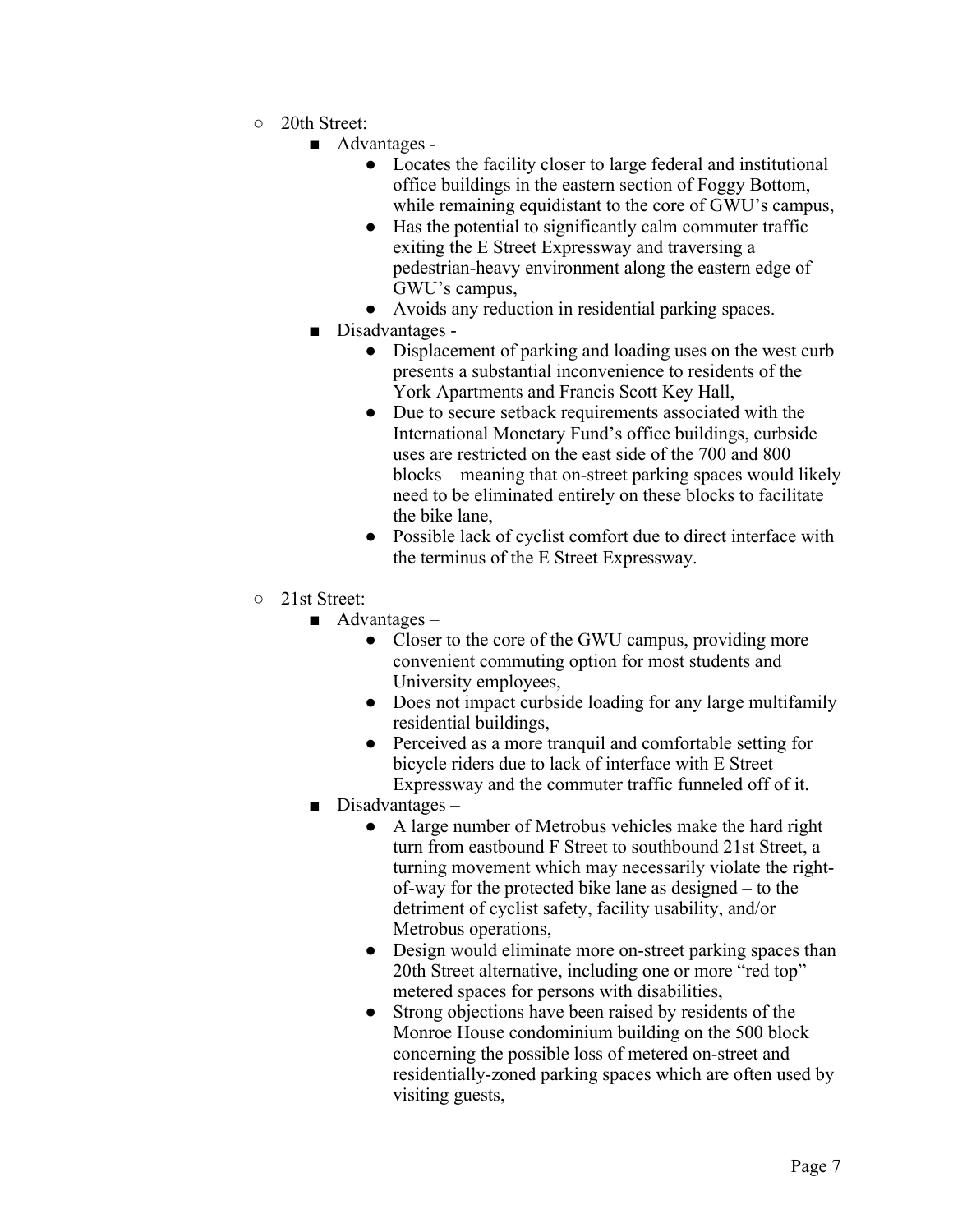• The east side of 21st Street contains more curb cuts and more heavily-used curb cuts than does the west side of 20th Street. In particular, very wide (almost continuous) curb cuts between the 2000 Pennsylvania Avenue complex and the GWU School of Media and Public Affairs building (800 block) and on either side of the Statesman Apartments (500 block) would necessitate substantial gaps in the protected bicycle facility in order to facilitate vehicular ingress/egress. This was a major concern for the Commission in its earlier resolution, commenting on the proposed 22nd Street alternative.

For the foregoing reasons, the Commission is unable to provide a recommendation at this time as to where it would prefer that the protected bike lane "jog" from 20th to 21st Streets in order to complete the facility.

Therefore, in this segment, ANC 2A requests that DDOT advance both the 20th and 21st Street alternatives south of I Street to 30% design and provide possible mitigating solutions to address the deficiencies for each that have been listed above for the Commission's future consideration.

Consideration of a Resolution Regarding the District Department of Transportation's Proposal to Ban Turns on Red at Select Intersections Within ANC 2A

Commissioner Harnett made a motion to adopt a proposed resolution regarding the matter. Commissioner Kennedy seconded the motion, which was voted on and passed (VOTES: 8-0-0). The resolution reads as follows:

WHEREAS, the District Department of Transportation has requested input from ANC 2A on a set of proposed intersections in Foggy Bottom and the West End to ban turns on red,

WHEREAS, there is an urgent need to address safety needs of people walking, biking, and scootering around the District, especially given that six people were killed by cars or trucks in Ward 2 while walking, biking, or scootering in 2018,

WHEREAS, fatalities from car accidents have risen every single year since Vision Zero was announced by Mayor Muriel Bowser in 2015, and

WHEREAS, the District must completely rethink the rules of the road for drivers, build more protected biking infrastructure throughout the city, and pair important efforts with strong enforcement in order to eliminate all traffic fatalities and serious injuries by 2024, as outlined in the Vision Zero priorities.

THEREFORE, BE IT RESOLVED that ANC 2A supports the prohibition of turns-on-red at the intersections in ANC 2A listed in the District Department of Transportation's (DDOT) Notice of Intent (NOI) #18-227-TOA.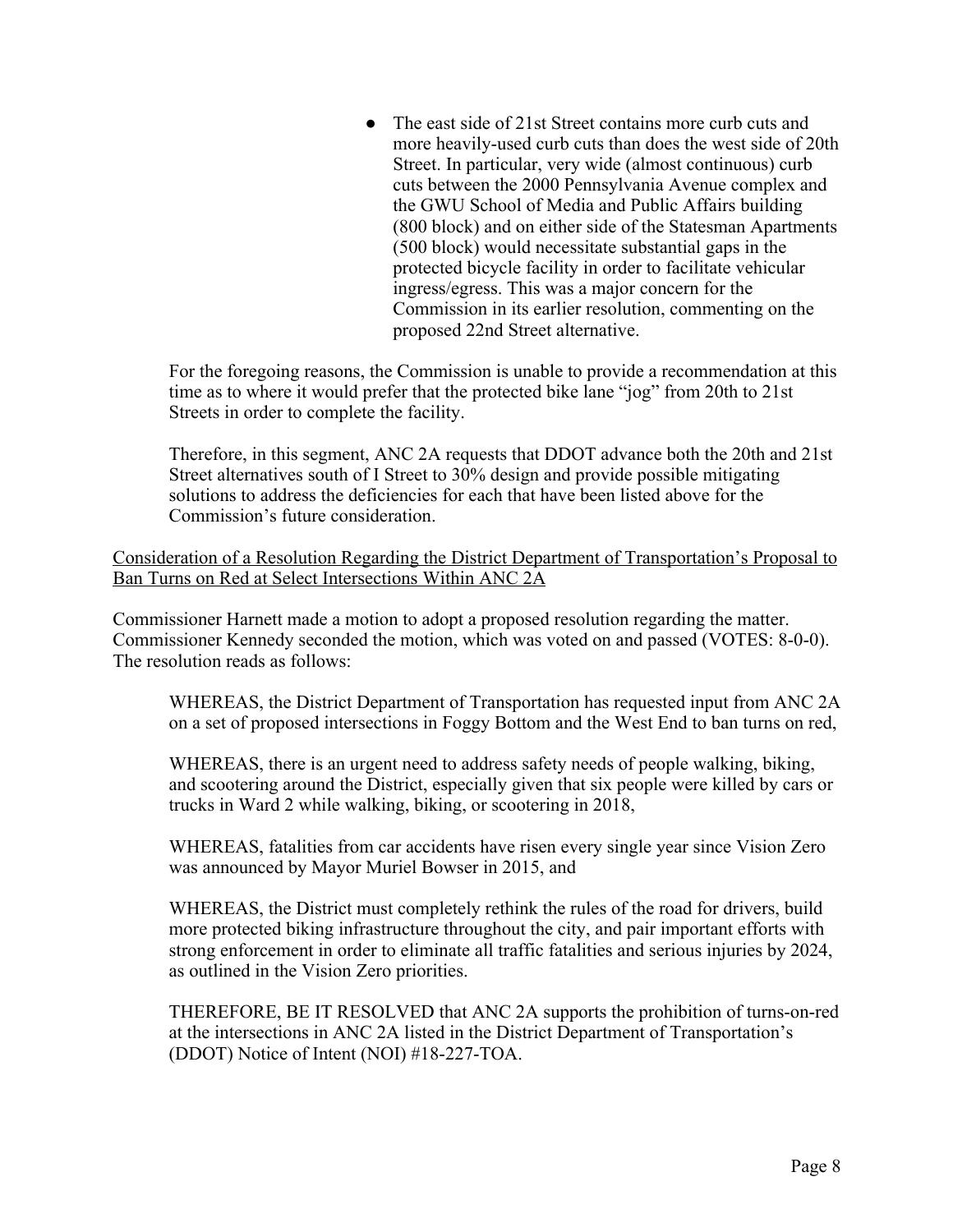BE IT FURTHER RESOLVED that ANC 2A supports prohibiting turns-on-red at the intersection of H Street and 21st Street NW, the intersection of H Street and 20th Street NW, and the intersection of F Street and 20th Street NW.

BE IT FURTHER RESOLVED that ANC 2A supports additional traffic enforcement efforts in order to ensure that drivers comply with the prohibition of turns-on-red at the intersections included in DDOT's NOI.

Public Space Application by BoltBus for a New Intercity Bus Stop Occupying 5 Metered Parking Spaces at 2000 Pennsylvania Avenue NW

Commissioner Epstein made a motion to support BoltBus' public space application for 2000 Pennsylvania Avenue NW. Commissioner Harnett seconded the motion, which was voted on and passed (VOTES: 8-0-0). The resolution reads as follows:

ANC 2A supports BoltBus' public space application for a new intercity bus stop occupying five metered parking spaces at 2000 Pennsylvania Avenue NW.

Consideration of a Resolution Regarding the Washington Metropolitan Area Transit Authority's Proposed FY 2020 Budget

Chair Smith made a motion to adopt a proposed resolution regarding the matter. Commissioner Patel seconded the motion, which was voted on and passed (VOTES: 8-0-0).

## Special Event Application for the Lawyers Have Heart 10K and 5K on Saturday, June 8th, 2019

Chair Smith made a motion to support the special event application for the 2019 Lawyers Have Heart 10K and 5K. Commissioner Epstein seconded the motion, which was voted on and passed (VOTES: 8-0-0). The resolution reads as follows:

ANC 2A supports the special event application for the Lawyers Have Heart 10K and 5K on Saturday, June 8th, 2019.

## Special Event Application for the Marine Corps Marathon on Sunday, October 27th, 2019

Chair Smith made a motion to support the special event application for the 2019 Marine Corps Marathon. Commissioner Goldin seconded the motion, which was voted on and passed (VOTES: 8-0-0). The resolution reads as follows:

ANC 2A supports the special event application for the Marine Corps Marathon on Sunday, October 27th, 2019.

## **Administrative Matters**

## Approval of the ANC's FY 2019 Quarter 1 Financial Report

Commissioner Patel made a motion to approve the ANC's FY 2019 Quarter 1 financial report. Commissioner Campbell seconded the motion, which was voted on and passed (VOTES: 8-0-0).